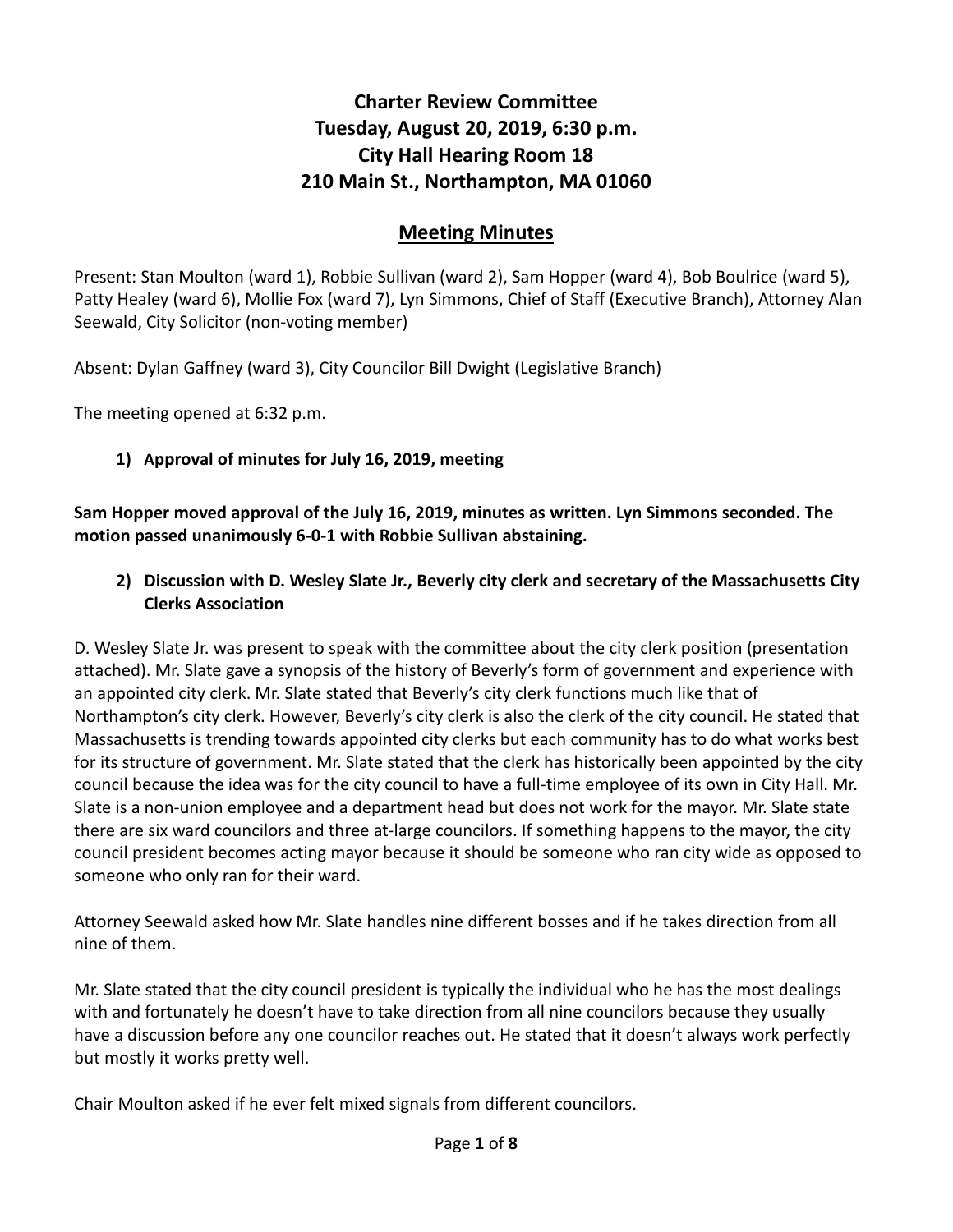Mr. Slate stated that some city councilors are easier to deal with than others.

Attorney Seewald asked how the mayor felt with having the city council appoint a department head.

Mr. Slate stated that the mayor is the executive authority and has control of everything else. The mayor was also the former city council president so he understands.

Chair Moulton asked if there are any suggestions Mr. Slate has for the committee in regards to switching the position.

Mr. Slate stated that the committee will need to determine if the mayor will make the appointment with confirmation by city council or if the appointment will be made solely by city council. He also stated that the city council should have an independent financial person.

Robbie Sullivan asked Mr. Slate about the political realities of the position.

Mr. Slate stated that city councilors in Beverly are elected on a two-year term with an election this year so there will soon be different people sitting at the table which will change the dynamic.

### **3) Public comment**

Maria Tymoczko was present to explain to the committee that the city used to publish annual reports with statistics and data from each department. She stated that these reports would be very helpful and useful to current city councilors and for residents to know where their tax dollars are going.

Fred Zimnoch was present to explain that the city published annual reports from 1888 – 1987. He stated there is an immense amount of data in the reports and each department summarized, in detail, statistics from the prior year. For example, the city clerk detailed the number of dog licenses, the number of births, marriages and deaths; the police department detailed the number of arrests, the number of juvenile arrests, etc.; the health department detailed the number of communicable disease by the months, the number of vaccinations, etc. He furthered that some of this information is available but not all of it and not in the detail that the annual reports had. He stated that the annual reports were created by department heads for submission to the mayor and he questioned whether department heads are still reporting to the mayor. Mr. Zimnoch believes the information in the annual reports could be helpful in planning for the future by providing historic views. The information also shows what residents are getting for their tax dollars. Mr. Zimnoch stated that Forbes Library made a copy of the 1976 annual report available online and provided the committee with the URL: <https://drive.google.com/drive/folders/1Lheggmq3pJtjTfx-25xdTsVITK-bAT8L>

Sam Hopper asked Mr. Zimnoch if he looks at the budget book each year because a lot of the information he mentioned is included in the budget.

Bob Boulrice stated that a lot of the information Mr. Zimnoch is looking for is available in various places between the annual budgets and the CAFR (comprehensive annual financial report). He furthered that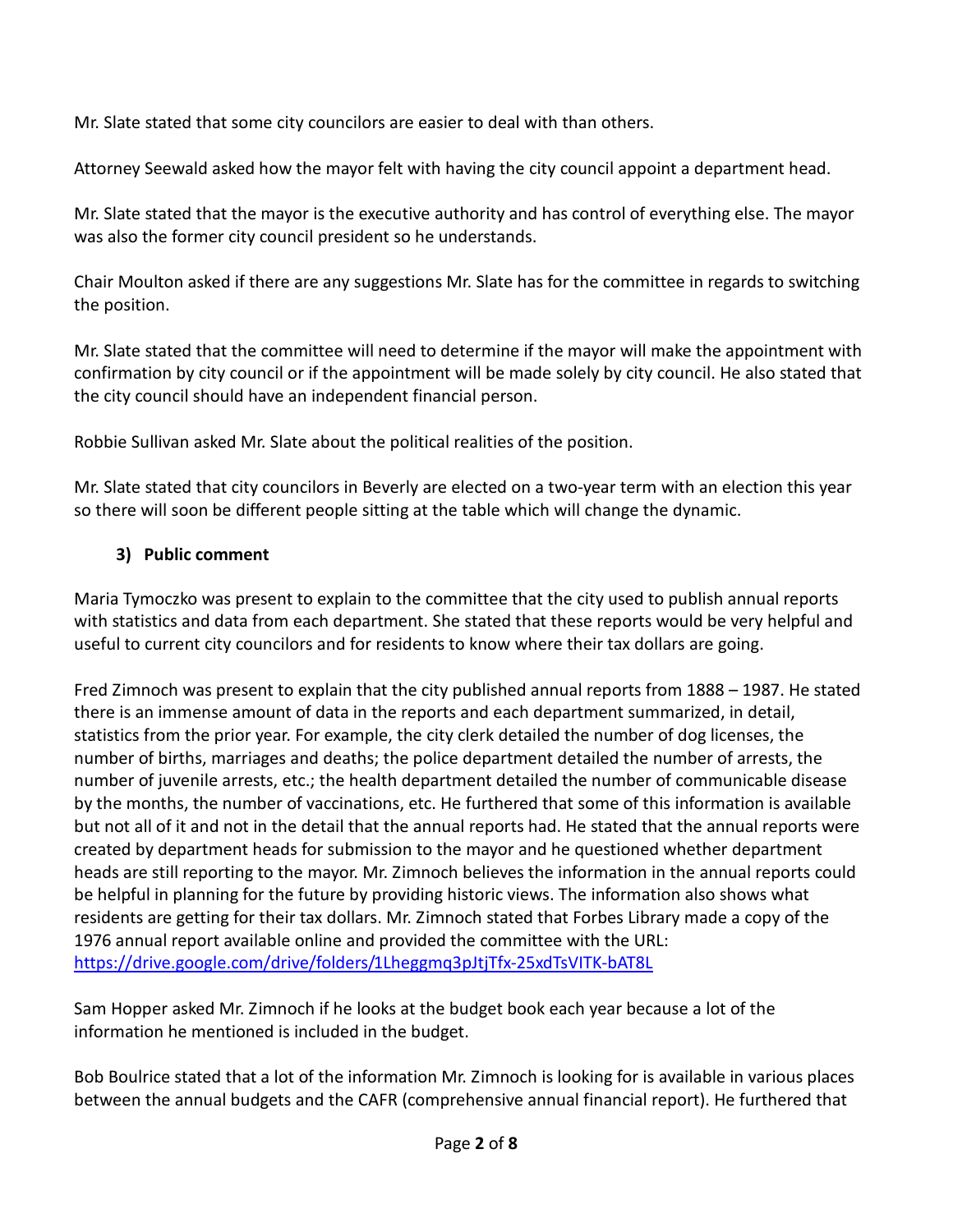the city can't get a AAA bond rating without all this data being available for the public.

Lyn Simmons looked at the 1976 annual report and stated that it looks similar to the budget. She furthered that all department heads individually meet with the mayor, then submit a narrative for the budget book which includes information and statistics from the prior fiscal year, provides information for the future fiscal year along with each department's mission.

Sue Timberlake was present to speak to about the importance of the city clerk. She stated that the city clerk is one of the last important elected officials because the position acts as a referee and as a check and balance on various disagreements within the city and city branches i.e. saying whether an election was fair, saying whether papers were turned in on time, keeping track of days lawsuits were brought in, etc. She furthered that by keeping the city clerk an elected position, it is kept out of the political view of the legislative and the executive branches. She cautioned the committee about making the switch and advised them to think long and hard before making a final decision.

### **4) Updates from committee members**

When the committee was discussing lowering the municipal voting age to 16, Robbie Sullivan reached out to Kate Todhunter, the Social Studies Department Chair at Northampton High School, to inquire about a civics course for students. Ms. Todhunter replied and Robbie read the email to the committee, "We are really excited about the changes to the history standards and the more deliberate inclusion of civics from kindergarten on. As far as an assessment from the state we are still in the air however which is impacting our approach at the high school level. For the most up to date information, therefore, I would recommend being in touch with Nancy Cheevers, our curricula coordinator for NPS. At least for the time being we in the history department will be incorporating civics projects and a new 9th grade required course on early US history building off of the 8th grade civics course."

Robbie Sullivan will reach out to Dr. Cheevers for more information.

## **5) Discussion with Wayne Feiden, Northampton Director Planning & Sustainability**

Wayne Feiden was present to speak to the committee about the Re-Energizing Democracy report. Mr. Feiden stated that the sustainability piece of his department is defined by three words, environment, economy and equity. There are four components of equity that his department focuses on: distributional equity ("who gets the goodies, who gets the baddies") and environmental justice areas like prioritizing wheelchair ramps in underrepresented communities and making sure to share the "goodies" around the city; intergenerational equity i.e. environmental issues for future generations; structural equity which has played out in places like River Run when no one from that community came to lobby for sidewalks and in turn didn't get sidewalks, which was unintentional but happens; and procedural equity (how do we know we are getting people involved?) which the department spends a lot of effort increasing the percentage of people getting involved from underrepresented communities.

Wayne Feiden stated that there were three recommendations the planning department implemented from the report. The first, and most important, was that they knew they couldn't expect people to come to the planning department meetings, so the planning department had to go to their meetings. With such a small community there are not a lot of meetings to attend. Additionally, food and childcare has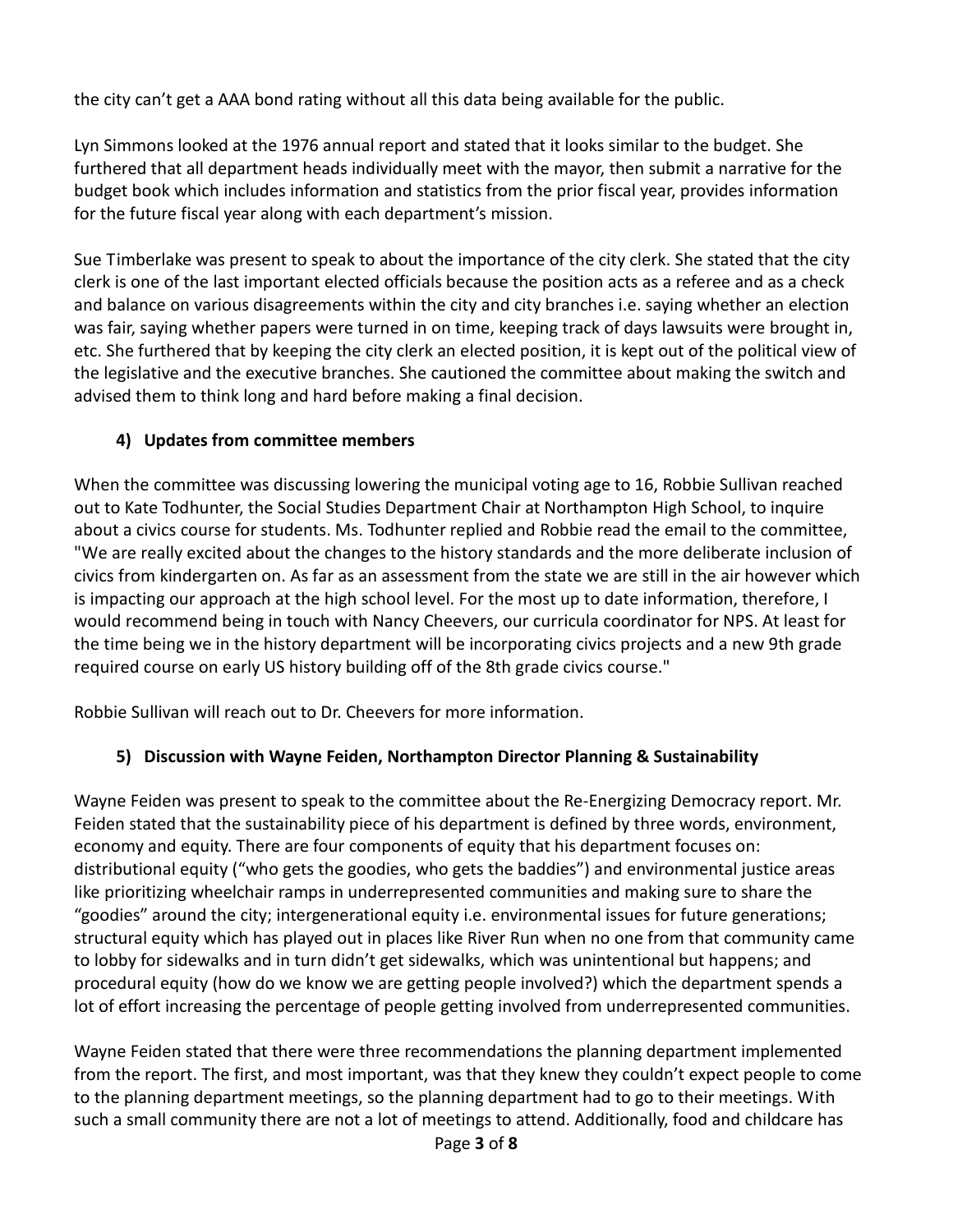been offered at meetings but it was resource intensive and underutilized. The second recommendation was getting people who already have a voice in the community to do direct outreach because people will listen to those that they trust. For example, if someone you know and trust calls you up and asks to attend a meeting... you are more likely to go. The third recommendation is to offer paid stipends to people to take part in focus groups. Wayne Feiden cautioned that this approach can be controversial because some individuals would be getting paid for government work and others wouldn't. This can work but only in specific cases.

Patty Healey asked how people are found for focus groups.

Wayne Feiden stated there are two ways of seeking key opinion leaders; identifying the people who other people listen to and by asking around by word of mouth.

Mollie Fox asked if the recommendations will be implemented and how they can be tracked to identify whether they have decreased barriers.

Wayne Feiden stated that the successes are not as good as he would have liked. The most successful piece is outreach for big-picture planning which affects a lot of departments. The challenging area is individual projects and who shows up for them, i.e. housing projects. Generally the people who show up to meetings relating to housing projects are nearby property owners. He furthered that the report wasn't developed as an action plan but was developed to give ideas to the city for moving forward. As a whole, the city has been successful at raising the profile but the specific list of recommendations is not anyone's specific action plan.

Mollie Fox asked how the equity piece can relate back to the charter.

Wayne Feiden stated that this is not necessarily a charter issue and that the charter doesn't want to get that deep into weeds. He stated that it needs to be a charge/approach that every department has when they are planning.

Chair Moulton asked if there is anything the charter could say that reflects the city's commitment to social equity.

Wayne Feiden stated that if there are whereas clauses in the charter, then something could be added.

Patty Healey asked if the city has a plan for development of facilities and/or grants for the homeless.

Wayne Feiden stated that the community development planner is finalizing a fair housing plan that is currently out for public comment and certain aspects of that plan is identifying how the city is reaching out to other communities, i.e. the homeless, Latino, etc. The city is also required to provide a consolidated action plan every five years to Housing and Urban Development which is a big picture of how CDBG funds are being spent. He furthered that the city has directly funded three shelters, which is more than most communities, and indirectly funded two shelters. Homelessness has been a big commitment for the last three mayors.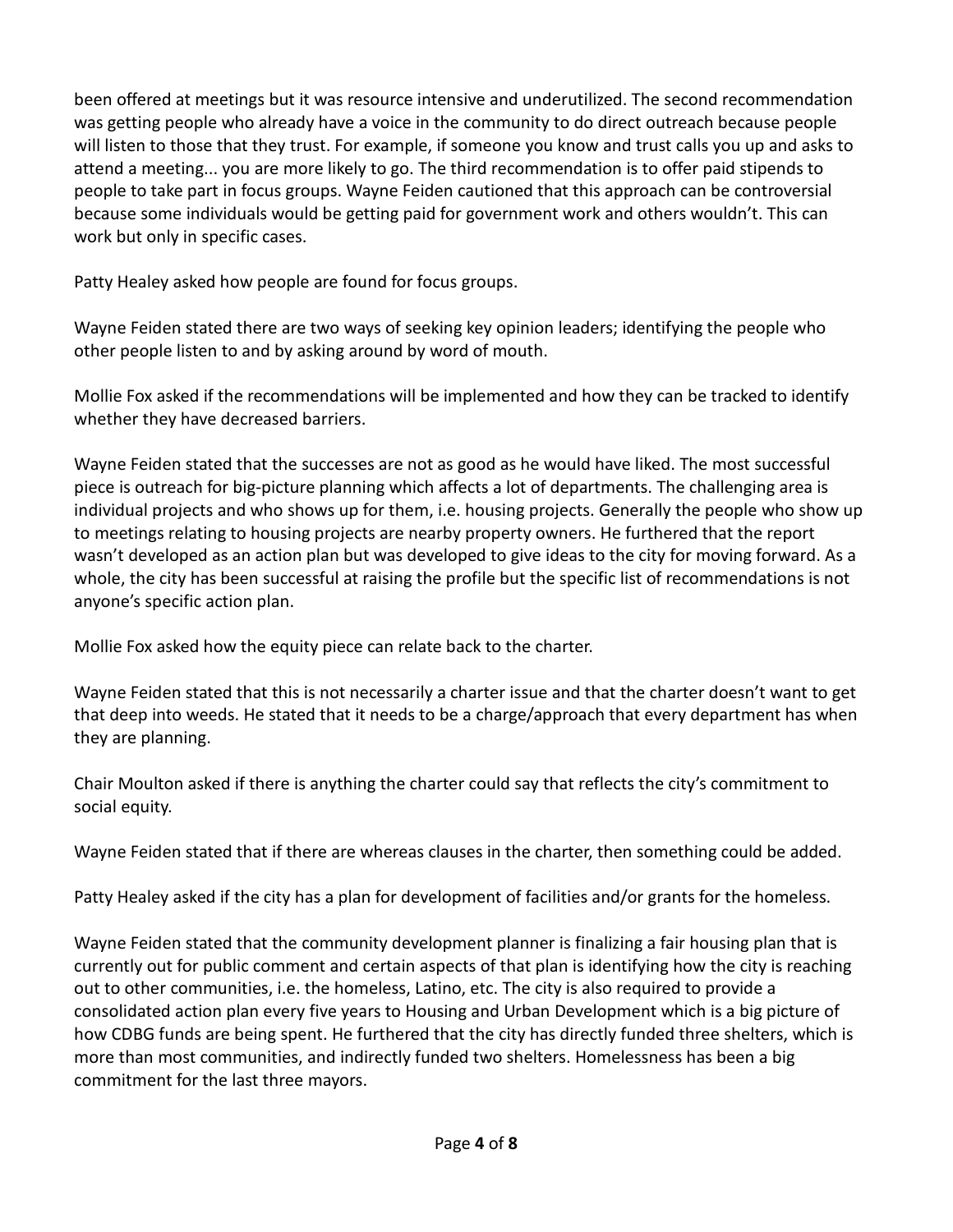### **6) Report by Under-Represented Communities Subcommittee**

Mollie Fox reported that the subcommittee talked about how they can apply their work to the charter. The subcommittee spoke about translating documents that are currently related to the business of the charter review committee, i.e. minutes and agendas, and translating the charter itself. Mollie and Patty are happy to participate in tabling and will disseminate translated information to different groups. The subcommittee is not sure what else can be done because of various limitations. Mollie asked Lyn Simmons for information about translation services and childcare.

Lyn Simmons stated that she will reach out to UMass translation services now that she has a better understanding of what the subcommittee would like translated. Lyn will share with the rest of the committee her research on translation services and childcare (attached). Lyn furthered that in her own experience of being a member of PTO, offering childcare has done absolutely nothing to increase participation which mimics what Wayne Feiden said. She furthered that offering childcare could get complicated and questioned how it could be written into the charter, who would administer something like this, the responsibility of taking care of other people's children, CORI checks, etc.

Mollie Fox asked if there is funding available to pay people to review the charter.

Lyn Simmons stated that the charter review committee does not have a budget and paying people to review the charter could be a procurement issue and the committee is quickly running out of time.

Patty Healey stated that this committee doesn't have the people power, the time or the budget but the translation is a reasonable accommodation that could be made. She furthered that the committee could think about publishing something in the newspaper in Spanish.

Sam Hopper stated that the committee can hold its meetings in different locations which is a simple change to implement.

Lyn Simmons stated the city's website is now equipped with Google translate except it doesn't extend to documents, external pages like the charter and the code book, or agendas and minutes. Lyn will inquire with General Code about adding the Google translate feature to the charter.

Mollie Fox asked about publicizing the committees meetings in the papers and asked whether the publications could be publicized in other languages.

Lyn Simmons mentioned a Spanish newspaper.

Dusty Christenson, a reporter from the Daily Hampshire Gazette was in the audience and stated there is a Spanish newspaper El Sol Latino, which is run by Manuel Frau Ramos, and they publish in English and Spanish.

Lyn Simmons stated that this is an important issue but because of timing, a recommendation could be added at the end of the committee's report that indicates the committee spent a lot of time on this topic and although it doesn't know exactly how it fits into the charter it believes it needs further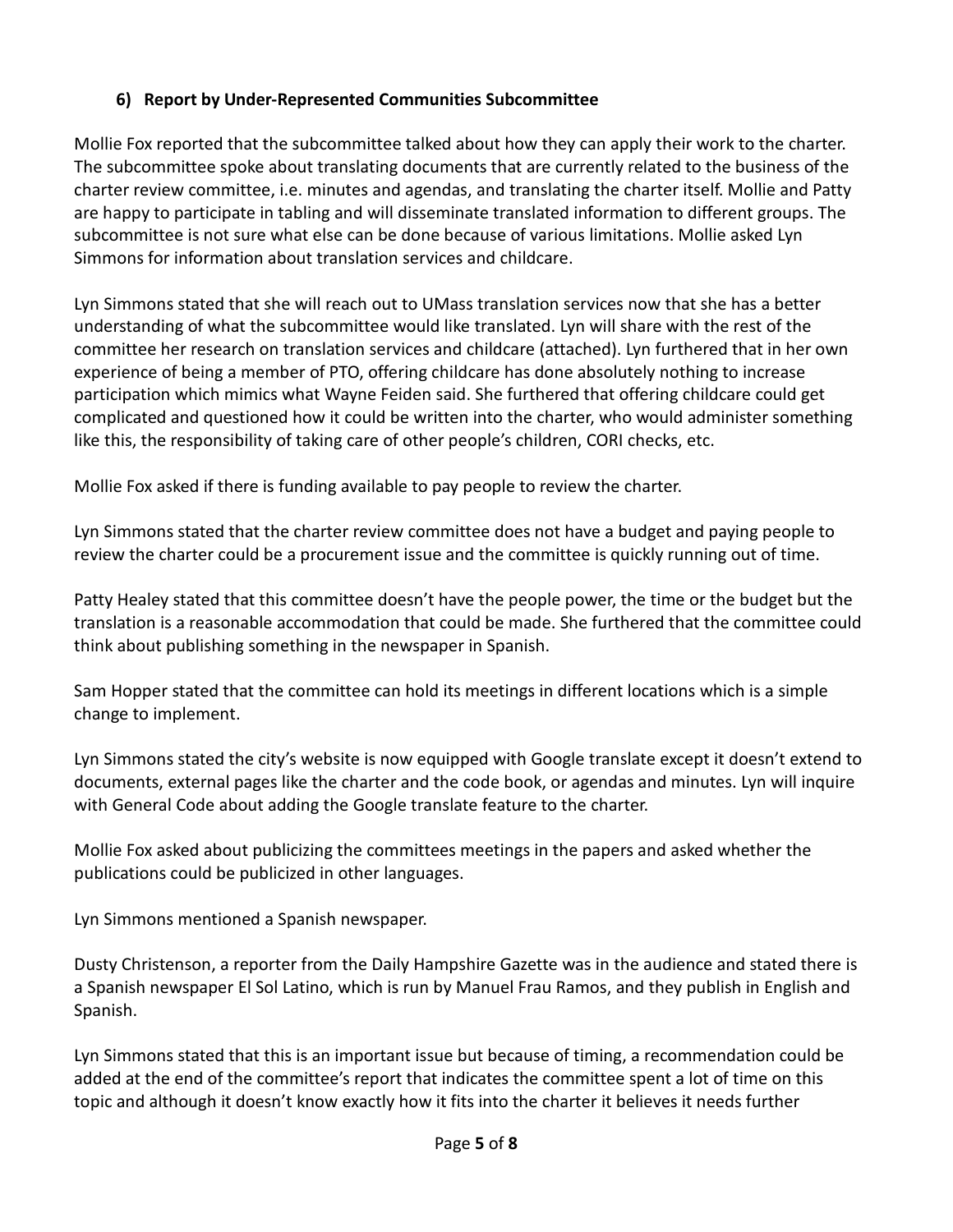examination and there may be a better arena for the conversation. Perhaps the city council could identify a select committee focused on this topic.

The committee agreed and liked the idea.

The subcommittee will reach out to different groups about hosting meetings in different locations.

**7) Further discussion and vote on proposals to extend conflict of interest to immediate family members in Article 3 (Executive Branch) Section 3-1 (Mayor: Qualifications; Term of Office; Compensation; Prohibitions) with added sentence: No immediate family member of the mayor shall hold a compensated city position; and Article 5 (Other Elected Officials) Section 5-4 (Superintendents of Smith's Agricultural School) with added sentence: No immediate family member of a Smith's Agricultural School superintendent shall hold another compensated position within the Smith Agricultural School Department.**

### **Sam Hopper moved to put this item on the floor for discussion. Lyn Simmons seconded.**

Attorney Seewald reported that he had a long conversation with a lawyer at the State Ethics Commission who cautioned the committee in proceeding with the proposed amendments because they would be regulating the conduct of non-municipal employees and the Conflict of Interest law does not regulate the conduct of non-employees. Attorney Seewald is concerned about saying someone can't run for office because their immediate family member is an employee of the city because it could be viewed as interfering with their First Amendment equal protection due process rights. Attorney Seewald recommended amending the language and not going any further than prohibiting an immediate family from being hired by the city while their immediate family member is serving as a member of the governing board.

Attorney Seewald stated that there is no need for language prohibiting the mayor from hiring an immediate family member because there is no way that a mayor, who signs every "change of employee status" form can hire an immediate family member.

Patty Healey stated she heard from a former school committee member, a current school committee member and multiple others about these proposed provisions. She stated that the school committee members strongly disagreed with some of the information shared at the last meeting. These individuals said they spend very little time on the budget and school committee members discuss things like how to improve the quality of schools and what kind of programs should be implemented. These individuals stated they have a much broader role than just the budget. Patty continued that this year, there were six bargaining units working together which is part of the reason why school committee members had to recuse themselves. The individuals Patty spoke with felt that she was misinformed and they felt that school committee members should have been invited to discuss the topic.

Bob Boulrice stated he has been uncomfortable with the proposed provisions from the start. He said the committee has spent a long time talking about how to be more inclusive and these provisions would exclude a lot of people and diminish participation from very important positions.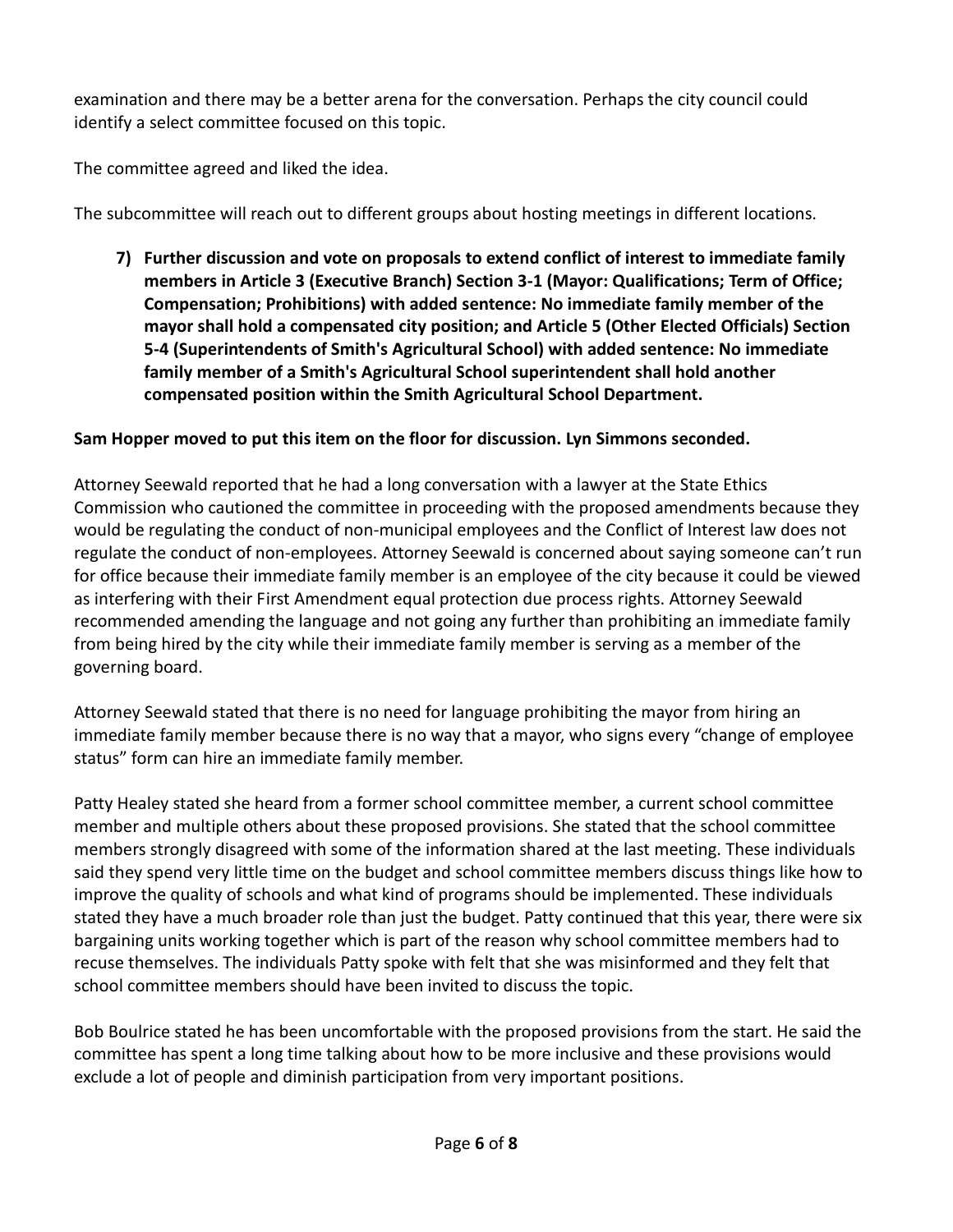Chair Moulton stated that the committee will not take any action on the provision for section 3-1 (executive branch) and the committee previously voted against the provision on section 2-3 (legislative branch). However, the committee should provide the school committee and the Smith Vocational trustees an opportunity to comment on the recommended provisions.

**Patty Healey moved to rescind the vote on July 16, prohibiting an immediate family member of a school committee member from holding a compensated city position with the Northampton Public Schools school department, to be able to hear from school committee members. Bob Boulrice seconded.** 

Sam Hopper disagrees with certain school committee members who said there wasn't an impact by them not being able to participate in collective bargaining because she personally felt an impact. She also stated it is troubling to hear that certain school committee members think of the budget as a small part of their job.

Patty Healey stated she doesn't want to mischaracterize what was said to her and wants to hear from school committee members themselves. Patty asked Sam Hopper for clarification on the personal impact.

Sam Hopper stated that the full school committee wasn't at the table and her school committee representative was one of those individuals that had to completely recuse themselves. Two out of nine members recusing themselves is significant and the full complement of the schools weren't represented.

Lyn Simmons stated she would like to hear from the school committee members who were able to vote and hear what kind of an impact it had on them.

Chair Moulton will draft an email inviting school committee members and the Smith Vocational trustees to the September 3<sup>rd</sup> meeting to hear from them directly.

### **The motion to rescind the vote of July 16 passed 6-1 with Sam Hopper dissenting.**

### **8) Further discussion and vote on revision to recommended changes in Article 3 (Executive Branch) Section 3-9 (Vacancy in Office of Mayor) (see Attachment1)**

Attorney Seewald explained the attachment related to section 3-9. Part a) calls for the city council president to serve immediately as mayor if a vacancy in the office occurs, part b) calls for a special election to fill a vacancy until the next regular city election, part c) sets the procedural timeline for the special election, part d) spells out what happens if the vacancy occurs in the 16<sup>th</sup>, 17<sup>th</sup>, 18<sup>th</sup>, 40<sup>th</sup>, 41<sup>st</sup> or 42<sup>nd</sup> month of the term and part e) will spell out what happens if a mayor either did not run for reelection or was defeated and steps down before the mayor-elect is sworn in in January (months 47 and 48). Attorney Seewald proposed two options for the committee to decide on, if this scenario were to play out: the city council president would serve the remaining term OR the mayor-elect would be sworn-in immediately and serve the remaining mayoral term and the four-year term for which he or she was elected.